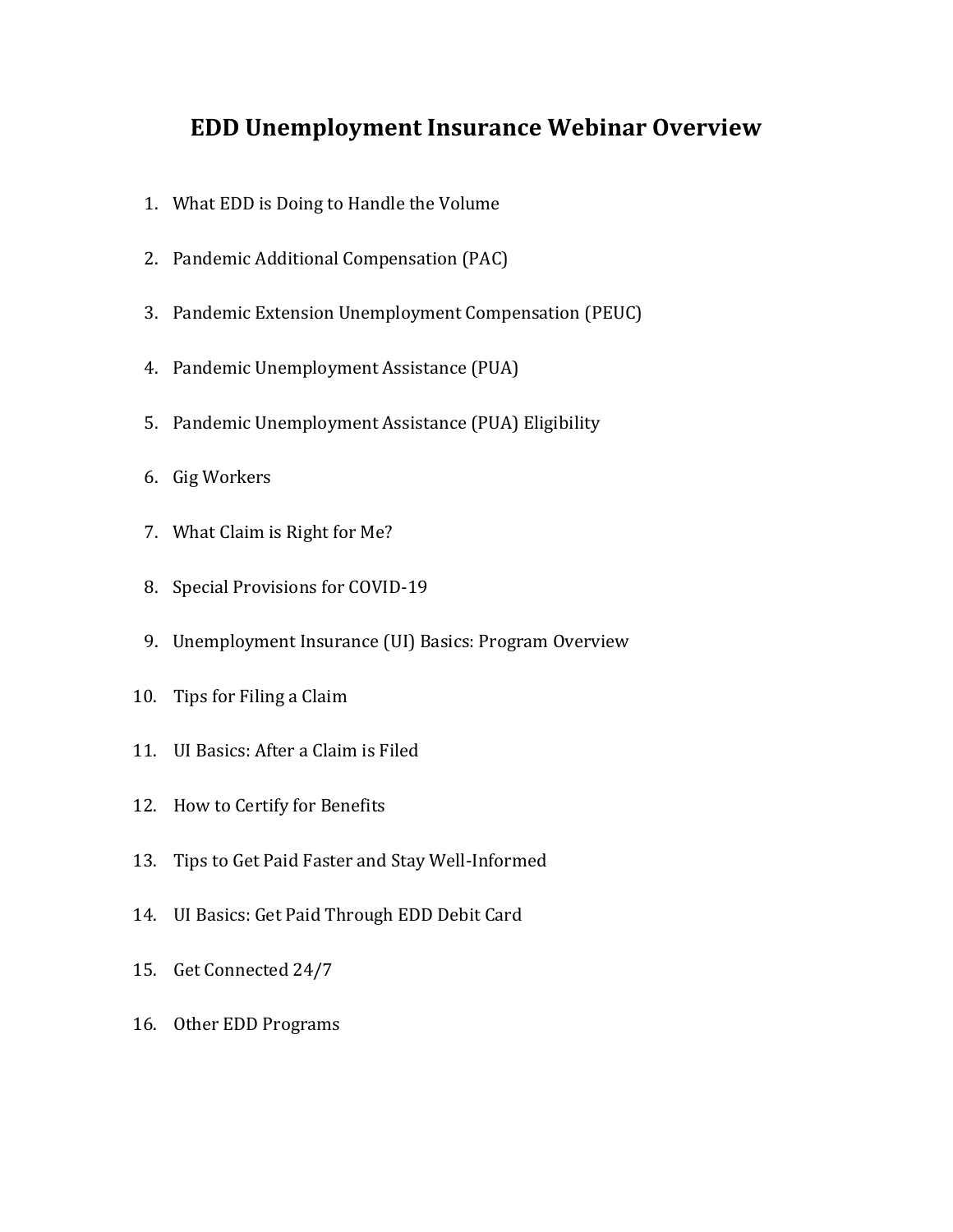#### **1. What EDD is Doing to Handle the Unprecedented Volume**

- ⎯ **New UI Online Assistance Center** to open on April 20, 2020 to assist applicants with UI Online registration, password resets and site navigation.
- Open 8 AM 8 PM daily
- $-$  Call 1-833-978-2511 for assistance

**Important: Representatives at this number cannot provide information about a claim or the UI program.**

### **2. Pandemic Additional Compensation (PAC)**

- $-$  \$600 per week stimulus payment
- ⎯ **ONLY APPLIES** between **week of March 29 and week of July 25, 2020**
- $-$  Applies to almost all UI compensations including the 13-week extension, except the following which probably does not pertain much to the Entertainment Industry:
	- Does not apply to Training Extensions (TE)
	- Does not apply to State Special School benefits
- ⎯ This past weekend, the EDD was able to add the additional \$600 for payments ending 4/11
- $\overline{\phantom{a}}$  If you were already paid for the week ending in 4/4, EDD will make an automatic adjustment the week of April 12, 2020.

## **3. Pandemic Extension Unemployment Compensation (PEUC)**

- ⎯ Provides additional 13 weeks of UI benefits
- ⎯ **Applies to regular claims only and not to PUA. (The 13 weeks are already built in to PUA).**
- ⎯ Goes into effect between March 29 and July 25, 2020
- $-$  39 weeks of benefits including extension for most claimants.
- ⎯ Still waiting on guidance from EDD before they can start the programming
- $-$  Additional state and federal extensions may become available at a later time if authorized by California and/or the federal government
	- This depends on the unemployment rate

## **4. Pandemic Unemployment Assistance (PUA)**

- ⎯ Provides **benefits for applicants/not usually eligible** for regular UI or extended UI benefits including
	- Business owners and self-employed individuals
	- **Independent Contractors**
	- Claimants with a regular UI claim who have exhausted their benefits
	- Individuals with a limited work history and those who had an offer of employment but could not start due to COVID-19.
- ⎯ Provides **up to 39 weeks of benefits** with **no waiting period**
- ⎯ Applies between **February 2, 2020 and December 31, 2020**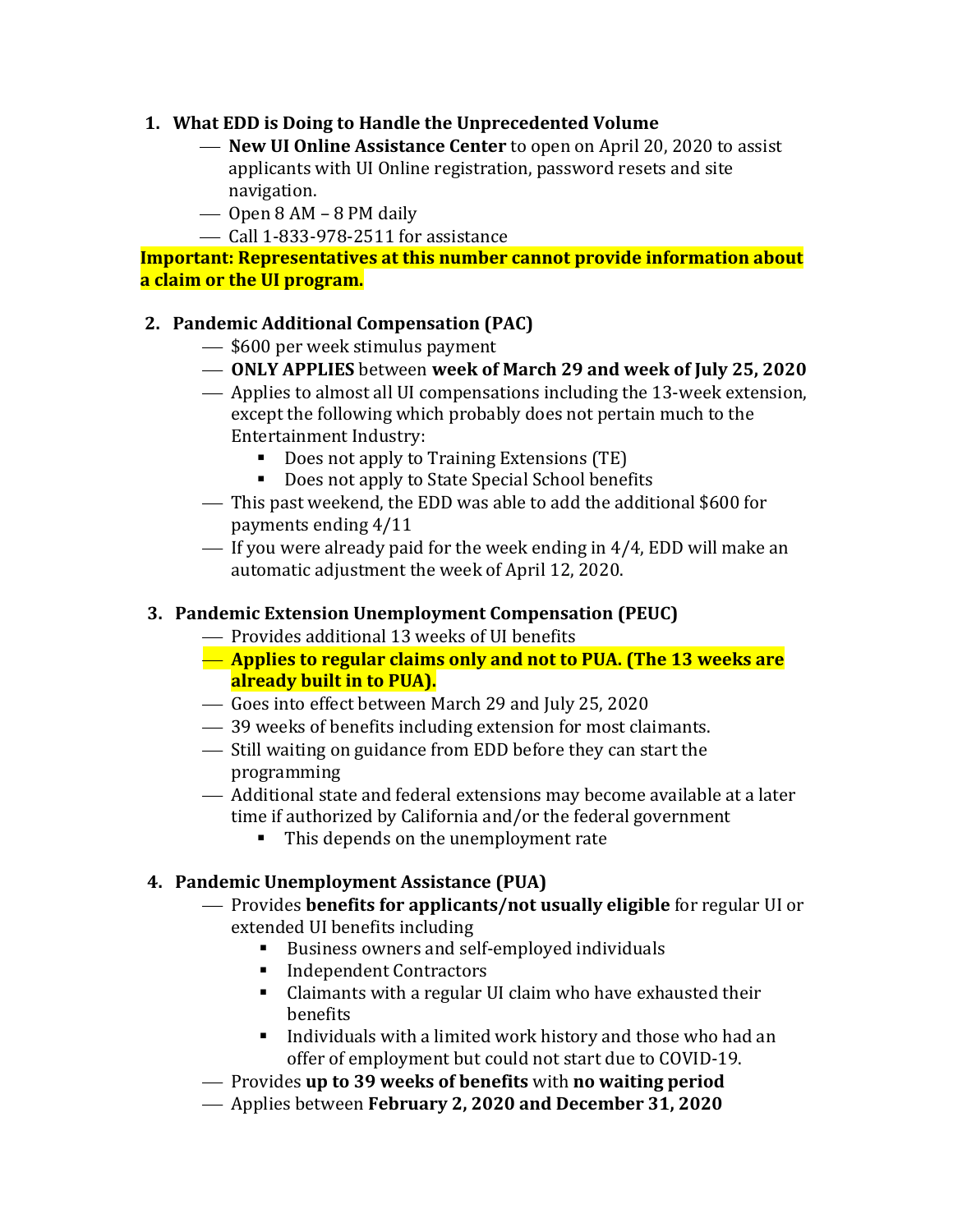- ⎯ You are advised **NOT** to file a UI claim at this time, **program will become available Tuesday, April 28, 2020**
- ⎯ Claims automatically **backdated to the date you became directly impacted by COVID-19**
- ⎯ Instructions are available on the EDD website [https://edd.ca.gov/about\\_edd/coronavirus.htm](https://edd.ca.gov/about_edd/coronavirus.htm)

## **5. PUA Eligibility**

Common Circumstances that qualify:

- $-$  Placement of work is closed as a direct result of COVID-19
- ⎯ Unable to work because a healthcare provider advised you to quarantine
- $-$  A member of your household has been diagnosed with COVID-19
- ⎯ You are providing care for a family member of yours who has been diagnosed with COVID-19
- $-$  A child or other person in the household for whom you have primary caregiving responsibility is unable to attend school or another facility that is closed as a direct result of the COVID-19 **and** their care is required for you to work
- ⎯ You have to quit your job as a direct result of COVID-19
- ⎯ **You were scheduled to start a job that is now unavailable as a direct result of COVID-19**
- ⎯ You are unable to reach the place of employment as a direct result of COVID-19

### **6. Gig Workers**

- ⎯ If you work in the Gig economy and *do not* consider yourself selfemployed or an independent contractor, then:
	- File a regular UI claim
	- Respond to all requests for information from the EDD
	- Wait for the results of the EDD's investigation to determine your classification
	- If you're not eligible for regular UI claim, apply for PUA

**\*NOTE: If you have received a "Zero balance award" notice in the mail, you must reapply for PUA. The fastest way is through UI Online.**

### **7. What claim is right for me?**

#### **Employees:**

⎯ If you have a current claim, have run out of benefits on or after March 28, 2020, and the claim is less than one year old, request the PEUC extension by contacting EDD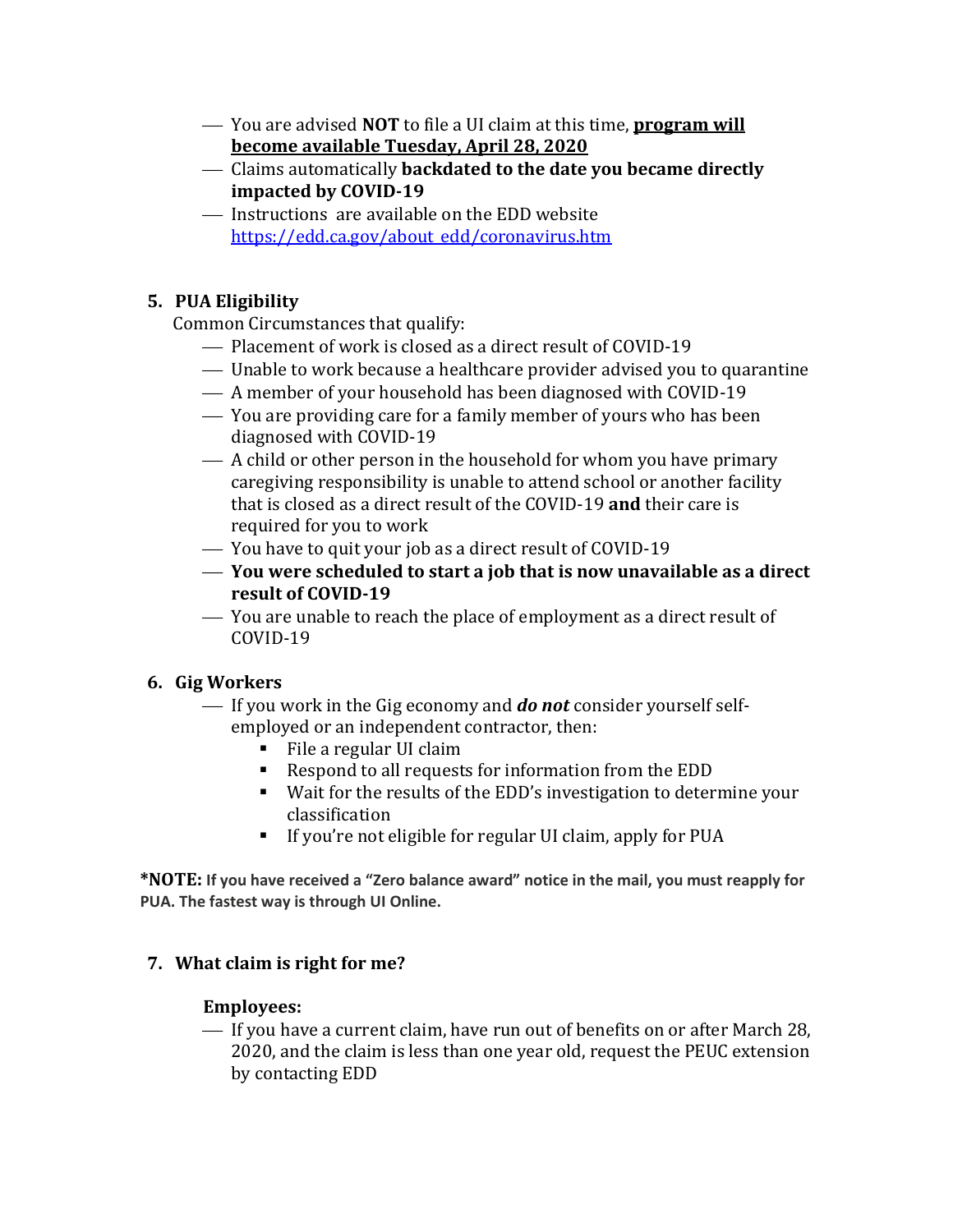## **Business Owners/Self-Employed/Independent Contractors:**  ⎯ File a **Pandemic Unemployment Assistance (PUA) claim**

#### **Gig workers:**

⎯ If you are unsure about your status, file a regular UI claim. The EDD will determine which claim is right for you.

#### **8. Special provisions for COVID-19**

- ⎯ You are **NOT** required to look for work each week to be eligible for benefits
	- **■** If you are guided by your union to report each work for work, please check in with them and follow instructions provided by your union
- ⎯ **7 day waiting period is waived** for regular UI claims filed on/after January 19, 2020
- ⎯ **EDD will automatically process your bi-weekly certifications for the weeks ending 03/14/20 through 05/09/20.**

### **9. Unemployment Insurance (UI) Basics: Program Overview**

- $-$  Partial income replacement for employees who have lost their jobs or had their hours reduced due to no fault of their own
	- **If your hours or salary has been reduced by 20% or more, you are more than likely eligible to apply for partial unemployment benefits**
- ⎯ Funded by employers at no cost to employees
- ⎯ Weekly benefits amount (WBA) from \$40 to \$450 based on earnings
- ⎯ \$600 weekly stimulus payment applies between March 29 and July 25, 2020

#### **\*If you become ill during any of this, you can stop your UI claim and transfer to the DI claim, until you're well enough to work again. (Does not apply to PUA)**

#### **10. Tips for Filing a Claim**

- ⎯ Gather your employment info from the past 18 months
- ⎯ Apply through UI online for faster processing
- ⎯ Use **"Save as Draft"** on the online application if you need for time. **Note: applications refresh on 8 PM Saturday, or all saved information gets deleted**
- ⎯ Once you select your separation reason, select **COVID-19** from the next drop down menu **(Separation Explanation)**
	- **Allows system to apply waivers and special features**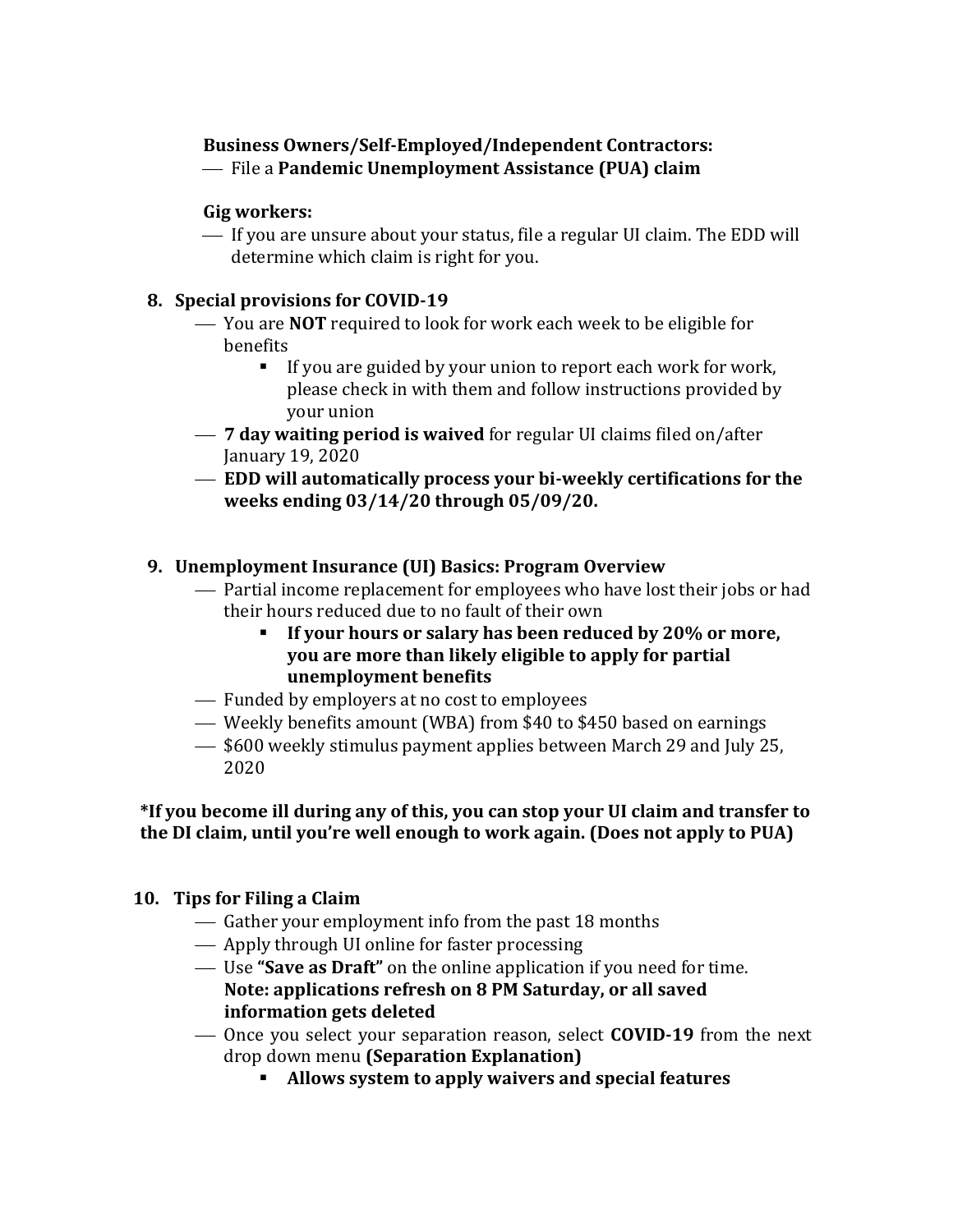- ⎯ **DO NOT** indicate that you are out of work due to a disaster, strike or lockout, **this will delay your claim**
- ⎯ Watch YouTube video **How to Apply for UI Benefits (File a Claim)**

## **11. UI Basics: After a Claim is Filed**

- ⎯ Receive important information from EDD by mail **(legal requirement for it to be sent by mail)**
	- Confirmation that your claim was filed
	- How to weekly benefit amount was computed
	- EDD Customer Account Number used to create UI online account
- ⎯ Verify accurate of claim and wage information and notify EDD if it is incorrect
- ⎯ Continue to read, review and respond to all EDD communication

## **12. How to Certify for Benefits**

To continue to receive UI, eligibility information must be provided every 2 weeks

## **UI Online and UI Online mobile**

- Fastest and simplest way to get paid
- Available 24 hours a day, 7 days a week
- Automatic email reminders when it's time to certify

## **EDD Tele-Cert: Call 1-866-333-4604**

■ Must enter or create or a four digit pin to access the system

### **Mail**

■ Allow extra time for mail delivery and processing

### **13. Tips to Get Paid Faster for UI**

- ⎯ Certify for benefits using UI online, UI Mobile, or EDD Tele-Cart
- ⎯ Set alerts through Bank of America to be notified when an EDD payment posts to your debit card
- $-$  Read and respond promptly, if requested, to all EDD Communication
- ⎯ **Be available for any phone interviews to resolve claim issues**
- ⎯ Access helpful webpages and educational videos on the EDD website
- ⎯ **Stay well-informed by checking EDD's COVID-19 webpage for updates and FAQs at:** [www.edd.ca.gov/about\\_edd/coronavirus-19.htm](http://www.edd.ca.gov/about_edd/coronavirus-19.htm)

## **14. UI Basics: Get Paid Through EDD Debit Card**

- $\sim$  Once the first payment is made, an EDD debit card will be mailed
	- Allow 5 business days for mail delivery from Bank of America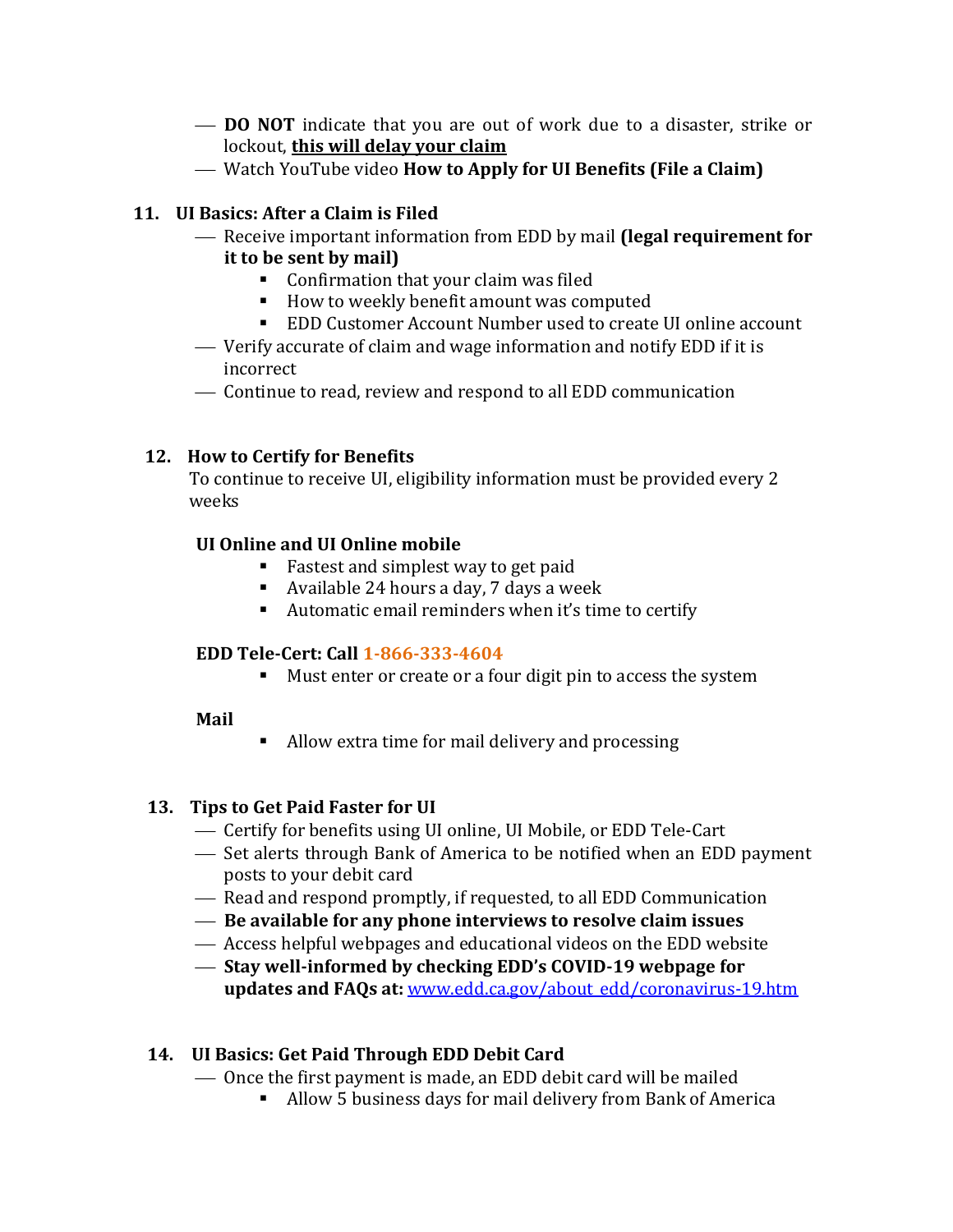- Card is valid for three years from the date of issue and used for DI, PFL and UI benefits
- Contact Bank of America for replacement card and customer service. Online is fastest and only your SSN is needed. (New feature)
- Get cash at ATMs or merchants with cash back options
- Card can be used anywhere Visa is accepted
- Option to set up automatic transfers to any financial institution
- Set alerts whenever a deposit is made or whenever you have a low balance
- Dedicated Bank of America customer service available 24/7 at:
	- Online: [www.bankofamerica.com/eddcard](http://www.bankofamerica.com/eddcard)
	- Phone: **1-866-692-9374**

#### **\*Important: Bank of America branch offices cannot assist with debit card inquiries except for ATM and teller withdrawals**

#### **15. Get Connected 24/7**

- ⎯ **EDD website:** [www.edd.ca.gov](http://www.edd.ca.gov/)
	- Information on all EDD programs
	- Latest COVID-19 updates

#### ⎯ **UI Online and UI online Mobile:** [www.edd.ca.gov](http://www.edd.ca.gov/)

- File a new claim *(some late night and early morning hours are not available due to system maintenance)*
- Certify for benefits
- Get payment information
- Ask a question about your claim
- Update your contact information

#### ⎯ **UI Self-Service Phone Line: 1-866-333-4606**

- Certify for benefits using EDD Tele-Cert
- Get payment information for your last payment made
- Hear general information for the UI program

#### **16. Other EDD Programs**

⎯ **State Disability Insurance:** The California State Disability Insurance (SDI) program provides short-term Disability Insurance (DI) and Paid Family Leave (PFL) wage replacement benefits to eligible workers who need time off work.